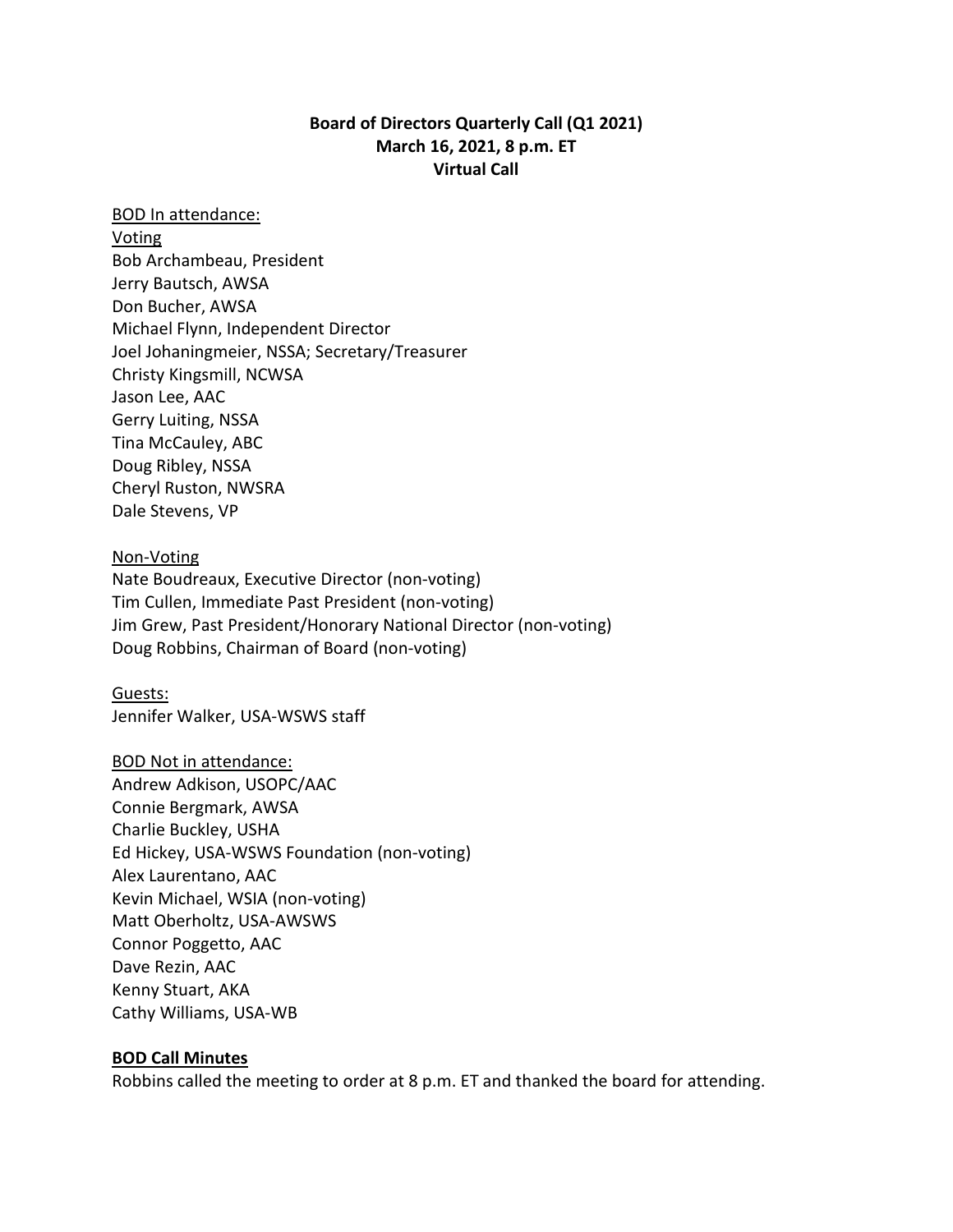Boudreaux reviewed the background screen appeals process and financial P&P documents that where shared prior to the meeting and asked if there were any questions.

Johaningmeier reviewed the financial policies and felt the document looked good. Boudreaux noted the document had already been approved by the USOPC for audit compliance and added that, if there were any further recommendations or/changes, we could apply them to a future iteration of the document. Archambeau suggested that we remove Chairman of the Board as a signer on the accounts in the future. Via an email to Boudreaux prior to the meeting, Stevens suggested we look to add language around credit card use policies to the document. Robbins asked that, if any BOD members had other action items to add to the document, they should email them to Boudreaux by April 1, 2021.

# **Motion: Approve edits to the financial policy and procedures document to be added to the USA-WSWS policy and procedures manual. Motion passed**

Robbins asked if anyone had any questions/comments regarding the background screen appeals process document. Flynn suggested that we make the formatting consistent with the rest of the document and consider removing the numerical listing and instead use bullet points to prevent potential hierarchical confusion as in, are these listed in order of importance or are they all of equal importance?

# **Motion: Approve new background check screen appeals process (with numbering and formatting changes) be added to the USA-WSWS policy and procedures manual after a final legal review by Jeff Smith. Motion passed**

Boudreaux shared a Safe Sport Q&A that was created internally to help members understand more about the Safe Sport program and the requirements. Boudreaux also explained how the Safe Sport requirement process would work:

- Once a member joins or renews his/her membership in the new system, the database will check to see if that member has completed Safe Sport training. Training consists of the core course (approximately 90 minutes to complete) and annual refresher trainings (approximately 15 minutes to complete). Members would be required to take the basic course every four years and the refresher course in the years between.
- If a member is "current" with Safe Sport training, he/she will appear as "green" in the database, within club rosters and in the MembersOnly dashboard.
- If a member has not completed the basic course or the refresher course, the member will have 30 days upon joining/renewing to complete the training. During this time, the member will be eligible to participate in sanctioned activities but will appear as "yellow" in the database, within club rosters and in the MembersOnly dashboard indicating a pending/incomplete membership.
- Auto generated reminder emails will be sent to members to take the training to become "fully active" USA-WSWS members. If after 30 days a member has not completed the Safe Sport training, they will be flagged as "non-active" and appear as "red" in the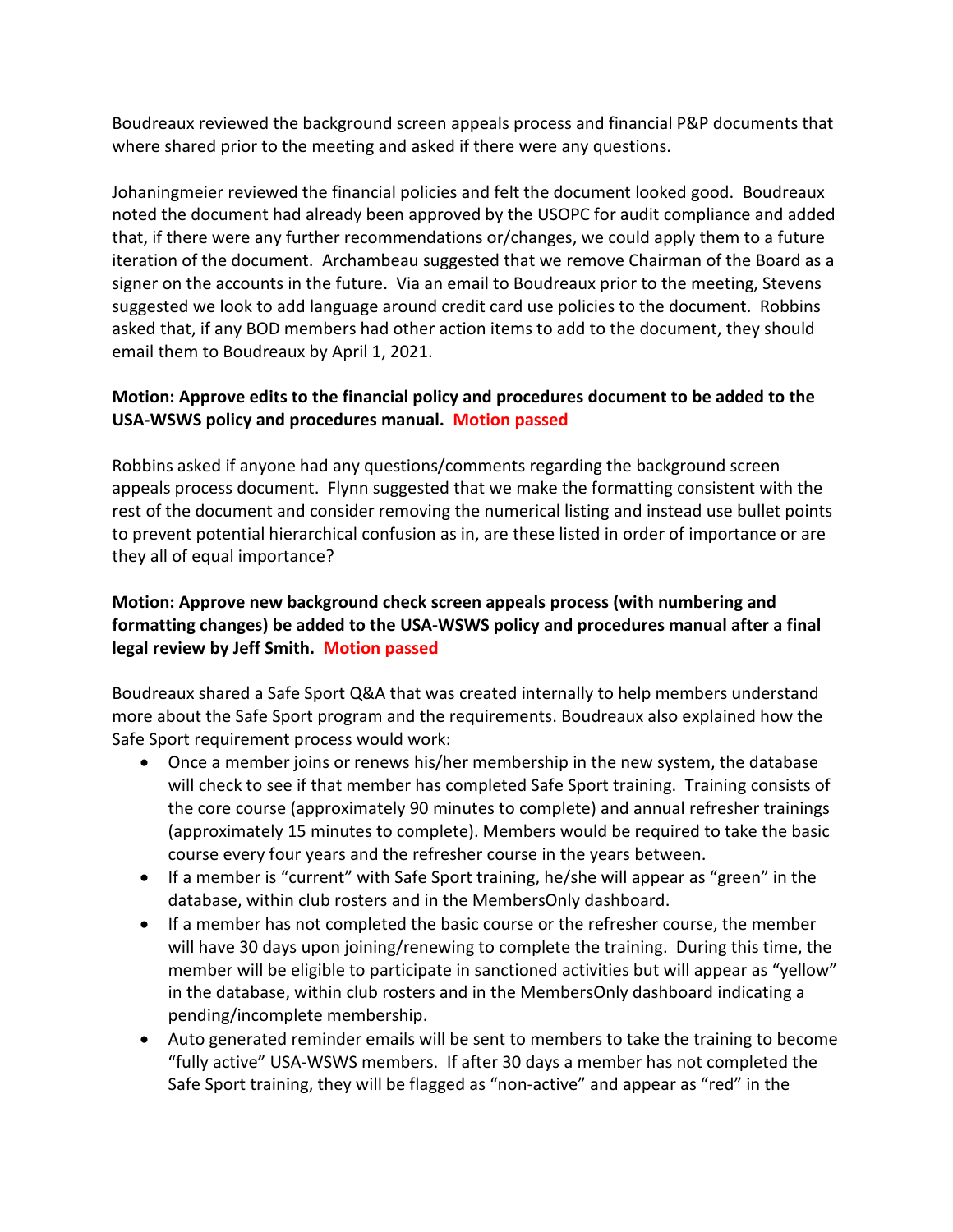database, within club rosters and in the MembersOnly dashboard indicating a nonactive membership pending Safe Sport training.

• The above process will be in place starting in April/May when the new membership system launches. However, all members will be eligible to participate in 2021 without completing the Safe Sport training. Nevertheless, it will be highly encouraged to have all members take the Safe Sport training in 2021 although it is not mandatory until 2022.

Boudreaux talked through notes from his conversations with seven other NGBs that require Safe Sport training as a part of membership.

Flynn commented that, as a member of USA Volleyball, they are required to take the training. He suggested education within Sport Discipline boards will be important as well as messaging and communication to general membership as this will be a culture change within the organization.

Ribley clarified that NSSA is strongly recommending all of their members become trained in 2021 in anticipation of a mandate in 2022.

Stevens asked the question as to how the requirement would work with AWSA tournament registration. Boudreaux commented that we will need to work with Mark Crone on specifics regarding 2022 AWSA tournament registration and Safe Sport training criteria.

Ruston asked about 17-year-olds who turn 18. Boudreaux noted the system will prompt any 17 year-old who is turning 18 during the season to take the training with parental consent. Ruston also anticipated that she would get some push back on the requirement from the ski racing community.

Robbins emphasized that Safe Sport training is important to raise awareness which can help all members as the training also touches on bullying and harassment in addition to sexual misconduct.

McCauley referenced that she is also a member of USA Swimming, and they have had to take the training as a requirement to coach for the last seven years.

Kingsmill suggested she may run into some challenges with collegiate members taking the training but believes they will adjust and agrees the training requirement is doable and necessary.

Cullen thought the first-time training may be difficult; but, once completed, members will adjust. He asked if guest members would be required to take the training (the answer is no, only active members above 18 years old).

**Motion: Require the basic and/or refresher Safe Sport training annually as a requirement for all active members 18 years and older beginning January 1, 2022. Motion passed**